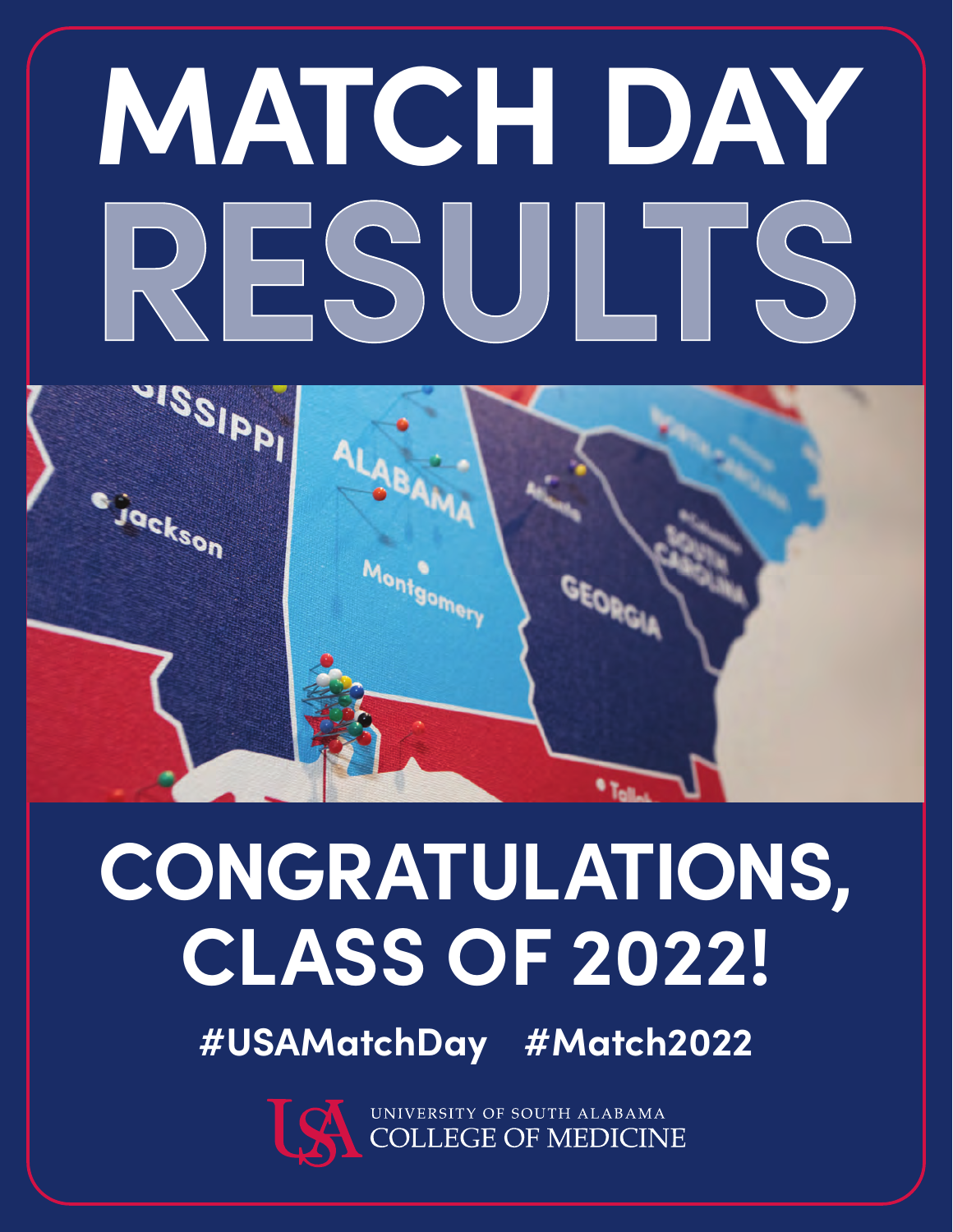

Match Day is an important day for each graduating medical student as well as a focus of celebration for each medical school. Across the United States, medical students simultaneously learn of the locations of the residency programs in which they will begin their graduate medical education training. This year, as in the past, we are extremely proud of our USA COM students and their success in securing excellent residency positions. Their success reflects years of hard work on their part and also speaks to the quality of the educational training provided to them here in the College of Medicine at the University of South Alabama.

| <b>National Data</b> |                          |                         |                           |                             |  |  |  |  |
|----------------------|--------------------------|-------------------------|---------------------------|-----------------------------|--|--|--|--|
|                      | <b>Positions Offered</b> | <b>Total Applicants</b> | U.S. Senior<br>Applicants | U.S. Seniors<br>Who Matched |  |  |  |  |
| 2018                 | 30,232                   | 43,909                  | 19,312                    | 17,740                      |  |  |  |  |
| 2019                 | 35,185                   | 44,603                  | 19,417                    | 17,763                      |  |  |  |  |
| 2020                 | 34,266                   | 44,959                  | 19,781                    | 18,108                      |  |  |  |  |
| 2021                 | 35,194                   | 48,700                  | 20,475                    | 18,435                      |  |  |  |  |
| 2022                 | 36,277                   | 47,675                  | 20,553                    | 18,486                      |  |  |  |  |

# **University of South Alabama College of Medicine Seniors Residency Placement by State**

|      | Alabama |     | <b>USA Hospitals</b><br>(Mobile, AL) | Out-of-State |     | Number of<br><b>Different States</b> |  |
|------|---------|-----|--------------------------------------|--------------|-----|--------------------------------------|--|
| 2018 | 12      | 16% |                                      | 61           | 84% | 22                                   |  |
| 2019 | 19      | 25% | 12                                   | 58           | 75% | 20                                   |  |
| 2020 | 23      | 35% | 8                                    | 42           | 65% | 23                                   |  |
| 2021 | 24      | 36% | 17                                   | 43           | 64% | 19                                   |  |
| 2022 | 26      | 36% | 21                                   | 46           | 64% | 16                                   |  |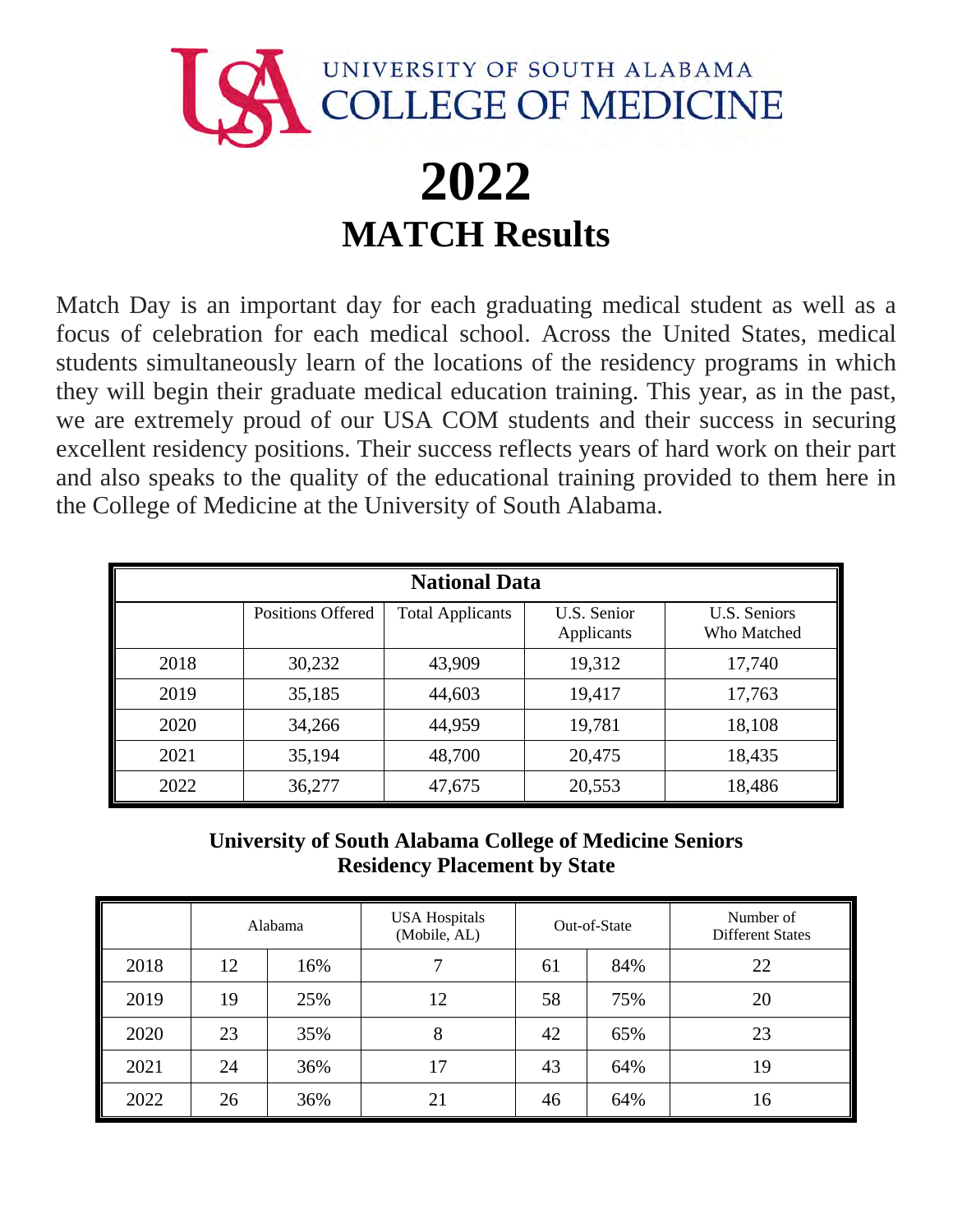

# **University of South Alabama College of Medicine Seniors Residency Placement by Discipline**

|                                 |                                | Class of 2018    |                  | Class of 2019                    | Class of 2020     |                  | Class of 2021    |                | <b>Class of 2022</b> |                  |  |
|---------------------------------|--------------------------------|------------------|------------------|----------------------------------|-------------------|------------------|------------------|----------------|----------------------|------------------|--|
| <b>Internal Medicine</b>        | 13                             | 18%              | 12               | 16%                              | 16                | 25%              | 10               | 15%            | 14                   | 19%              |  |
| <b>Family Medicine</b>          | $\overline{7}$                 | 10%              | 10               | 13%                              | 6                 | 9%               | $\overline{7}$   | 10%            | $\overline{4}$       | 6 %              |  |
| Pediatrics                      | 11                             | 15%              | 6                | 8%                               | $\overline{3}$    | 5%               | $\overline{4}$   | 6%             | 3                    | 4%               |  |
| Medicine/Pediatrics             | $\overline{2}$                 | 3%               | $\boldsymbol{0}$ | 0%                               | $\mathfrak{2}$    | 3%               | $\mathbf{1}$     | 1%             | $\overline{2}$       | 3%               |  |
| <b>Internal Med Preliminary</b> | $\boldsymbol{0}$               | $0\%$            | $\boldsymbol{0}$ | 0%                               | $\boldsymbol{0}$  | 0%               | $\boldsymbol{0}$ | 0%             | $\overline{2}$       | 3%               |  |
| <b>Primary Care Total</b>       | 33                             | 45%              | 28               | 36%                              | 27                | 42%              | 22               | 33%            | 25                   | 35%              |  |
| Anesthesiology                  |                                | $\overline{2}$   |                  | 3                                |                   | $\overline{4}$   |                  | $\mathbf{1}$   | $\overline{4}$       |                  |  |
| Dermatology                     |                                | $\mathbf{0}$     |                  | 1                                |                   | $\overline{2}$   |                  | $\overline{0}$ | $\overline{0}$       |                  |  |
| <b>Emergency Medicine</b>       |                                | 8                |                  | $\overline{4}$                   |                   | 6                |                  | $\overline{4}$ | $\overline{4}$       |                  |  |
| Neurology-Child                 |                                | $\boldsymbol{0}$ |                  | $\boldsymbol{0}$                 |                   | $\mathbf{1}$     |                  | $\overline{0}$ |                      | $\boldsymbol{0}$ |  |
| Neurology                       |                                | $\mathbf{1}$     |                  | $\mathbf{1}$                     |                   | $\overline{2}$   |                  | $\overline{0}$ | $\overline{2}$       |                  |  |
| Neurological Surgery            |                                | $\mathbf{0}$     |                  | 1                                |                   | $\overline{2}$   |                  | $\overline{0}$ | $\overline{0}$       |                  |  |
| Obstetrics-Gynecology           | 6                              |                  |                  | $\overline{7}$<br>$\overline{2}$ |                   |                  | 8                |                | 8                    |                  |  |
| <b>OB/GYN Preliminary</b>       | $\boldsymbol{0}$               |                  | $\mathbf{1}$     |                                  | $\boldsymbol{0}$  |                  | $\mathbf{1}$     |                | $\overline{0}$       |                  |  |
| Ophthalmology                   | $\mathbf{1}$                   |                  | 5                |                                  | $\mathbf{1}$      |                  | $\overline{2}$   |                | $\mathbf{1}$         |                  |  |
| Orthopaedic Surgery             |                                | $\overline{2}$   |                  | 3                                | 5<br>$\mathbf{1}$ |                  |                  |                | $\overline{2}$       |                  |  |
| Otolaryngology-ENT              |                                | $\mathbf{1}$     |                  | $\mathbf{1}$                     |                   | $\boldsymbol{0}$ |                  | $\overline{2}$ |                      | $\mathbf{1}$     |  |
| Pathology                       |                                | $\overline{2}$   |                  | $\overline{2}$                   |                   | $\mathbf{1}$     |                  | $\overline{0}$ |                      | $\overline{0}$   |  |
| Psychiatry                      |                                | 5                |                  | $\tau$                           |                   | 3                | $\overline{4}$   |                |                      | 6                |  |
| Radiology - Diagnostic          |                                | $\mathbf{1}$     | 3                |                                  | $\overline{2}$    |                  | 5                |                | $\overline{4}$       |                  |  |
| Radiology - Interventional      | 1                              |                  | $\boldsymbol{0}$ |                                  | $\boldsymbol{0}$  |                  | $\boldsymbol{0}$ |                | $\boldsymbol{0}$     |                  |  |
| <b>Radiation Oncology</b>       |                                | $\overline{0}$   | $\mathbf{1}$     |                                  | $\mathbf{1}$      |                  | $\mathbf{1}$     |                |                      | $\mathbf{0}$     |  |
| Surgery - General               | 8                              |                  | $\overline{4}$   |                                  |                   | $\overline{7}$   |                  | 6              |                      | 6                |  |
| Surgery - Plastics              |                                | $\mathbf{1}$     |                  | $\boldsymbol{0}$                 |                   | $\boldsymbol{0}$ |                  | $\overline{0}$ |                      | $\overline{0}$   |  |
| Surgery - Preliminary           |                                | $\boldsymbol{0}$ |                  | 5                                |                   | $\overline{3}$   |                  | $\overline{2}$ |                      | 5                |  |
| <b>Transitional Year</b>        |                                | $\overline{0}$   |                  | $\overline{0}$                   |                   | $\overline{0}$   |                  | $\overline{2}$ |                      | $\mathbf{1}$     |  |
| Urology                         | $\overline{0}$<br>$\mathbf{1}$ |                  |                  | $\mathbf{0}$                     |                   | $\overline{2}$   |                  |                | $\overline{3}$       |                  |  |
| <b>TOTAL</b>                    |                                | 73               |                  | 77                               |                   | 65               |                  | 67             |                      | 72               |  |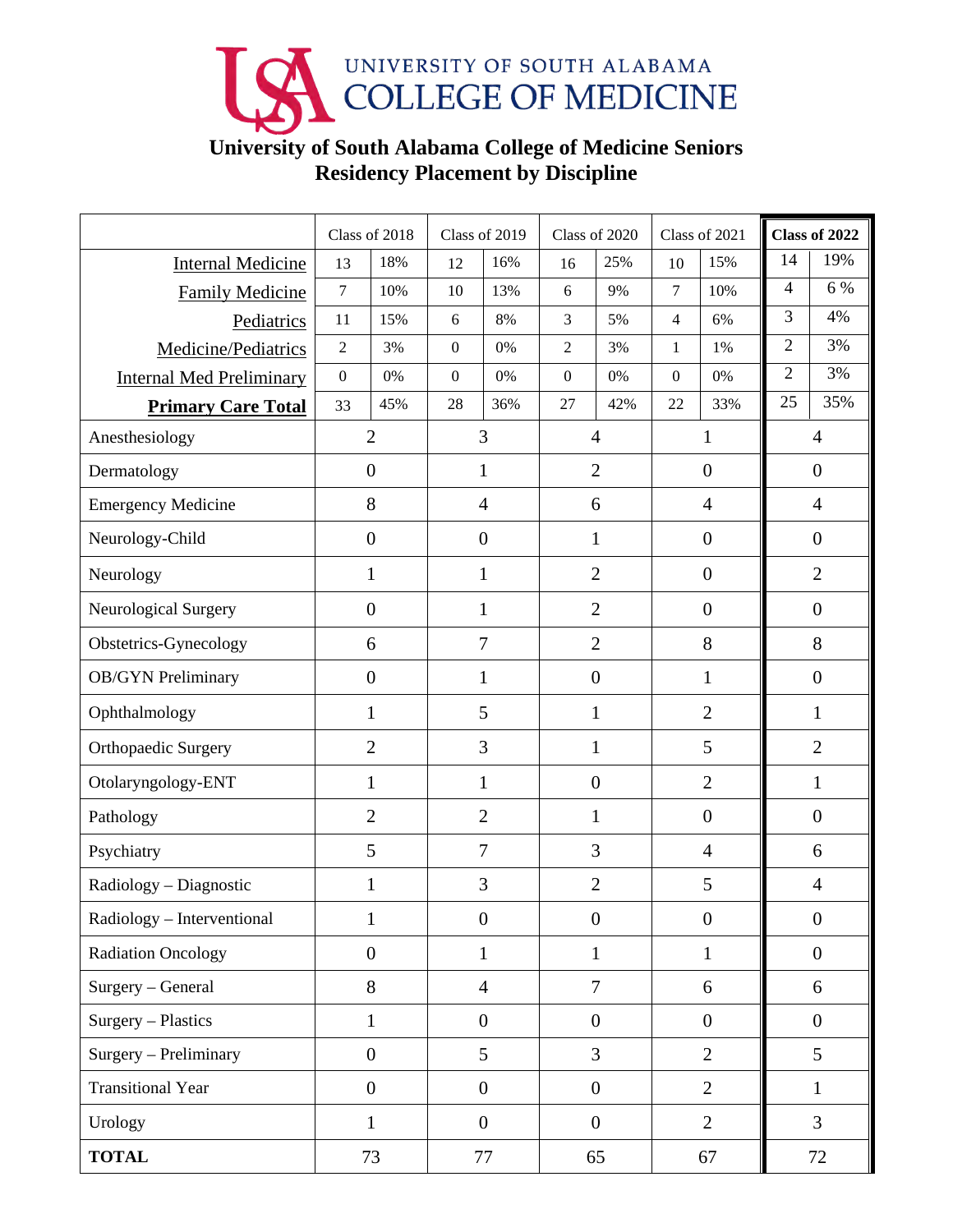## *University of South Alabama ‐ College of Medicine Class of 2022 ‐ Postgraduate (Residency Appointments)*

| <b>Last Name</b> | <b>First Name</b> | <b>Middle</b> | <b>Institution</b><br><b>City</b>            |                      | <b>State</b> | <b>Discipline</b>                            |
|------------------|-------------------|---------------|----------------------------------------------|----------------------|--------------|----------------------------------------------|
| Aggen            | Charles           | Zachary       | <b>University of South Alabama Hospitals</b> | <b>MOBILE</b>        | AL           | <b>Emergency Medicine</b>                    |
| Arshad           | Arslan            |               | University of South Alabama Hospitals        | <b>MOBILE</b>        | AL           | Neurology                                    |
| Askins           | Devon             | А.            | Penn State University - Hershey              | <b>HERSHEY</b><br>PA |              | Ophthalmology                                |
| Bignault         | Sarah             | Elizabeth     | University of Louisville                     | LOUISVILLE           | KY           | Psychiatry                                   |
| Boyd             | Ethan             | James         | Prisma Health - U of SC SOM                  | <b>COLUMBIA</b>      | SC           | Surgery-Preliminary                          |
| Boyd             | Thomas            | Allen         | University of South Alabama Hospitals        | <b>MOBILE</b>        | AL           | Orthopaedic Surgery                          |
| <b>Brooks</b>    | Lily              |               | <b>University of South Alabama Hospitals</b> | <b>MOBILE</b>        | AL           | <b>Emergency Medicine</b>                    |
| Chavers          | Evan              | Austin        | University of South Alabama Hospitals        | <b>MOBILE</b>        | AL           | Psychiatry                                   |
| Chinners         | Aaron             |               | University of South Alabama Hospitals        | <b>MOBILE</b>        | AL           | Medicine-Pediatrics                          |
| Crowell          | Miranda           |               | University of South Alabama Hospitals        | <b>MOBILE</b>        | AL           | Psychiatry                                   |
| Driskill         | Brian             | Lucas         | University Hospitals                         | <b>JACKSON</b>       | MS           | Otolaryngology                               |
| Dunaway          | Christian         | <b>Blake</b>  | University of South Alabama Hospitals        | <b>MOBILE</b>        | AL           | <b>Orthopaedic Surgery</b>                   |
| Dzeda            | Kristen           | Benton        | University of Texas Med Branch               | GALVESTON            | ТX           | Psychiatry                                   |
| El Sharkh        | Hadil             |               | St Louis Univ SOM                            | <b>ST LOUIS</b>      | <b>MO</b>    | Internal Medicine                            |
| Evers            | Christopher       | Allen         | U Tennessee Grad SOM                         | <b>KNOXVILLE</b>     | <b>TN</b>    | Anesthesiology                               |
| Farley           | Paige             |               | Oregon Health & Science University           | <b>PORTLAND</b>      | <b>OR</b>    | <b>General Surgery</b>                       |
| Friedlander      | Phillip           | Alan          | University of South Alabama Hospitals        | <b>MOBILE</b>        | AL           | Med-Prelim(2022) Radiology-Diagnostic (2023) |
| Goocher          | Regan             | Elizabeth     | Baylor Scott & White Medical Ctr             | <b>TEMPLE</b>        | TX           | Obstetrics-Gynecology                        |
| Granger          | Hannah            |               | Vanderbilt Univ Med Ctr                      | NASHVILLE            | <b>TN</b>    | <b>Internal Medicine</b>                     |
| Groark           | Sean              | Christopher   | U Tennessee Grad SOM                         | <b>KNOXVILLE</b>     | ΤN           | Surgery-Preliminary                          |
| Gunn             | George            | Hayden        | U Alabama SOM-Huntsville                     | <b>HUNTSVILLE</b>    | AL           | Internal Medicine                            |
| Hensley          | Alexandra         | М.            | University of Kentucky Medical Center        | LEXINGTON            | KY           | Urology                                      |
| Hereford         | Alicia            | Carole        | U Alabama Med Ctr-Birmingham                 | <b>BIRMINGHAM</b>    | AL           | <b>Emergency Medicine</b>                    |
| Hernandez        | Elizabeth         | Del Carmen    | U Louisville SOM                             | LOUISVILLE           | KY           | Medicine-Pediatrics                          |
| Heslin           | Ryan              |               | U Texas Southwestern Med Sch                 | <b>DALLAS</b>        | TX           | <b>General Surgery</b>                       |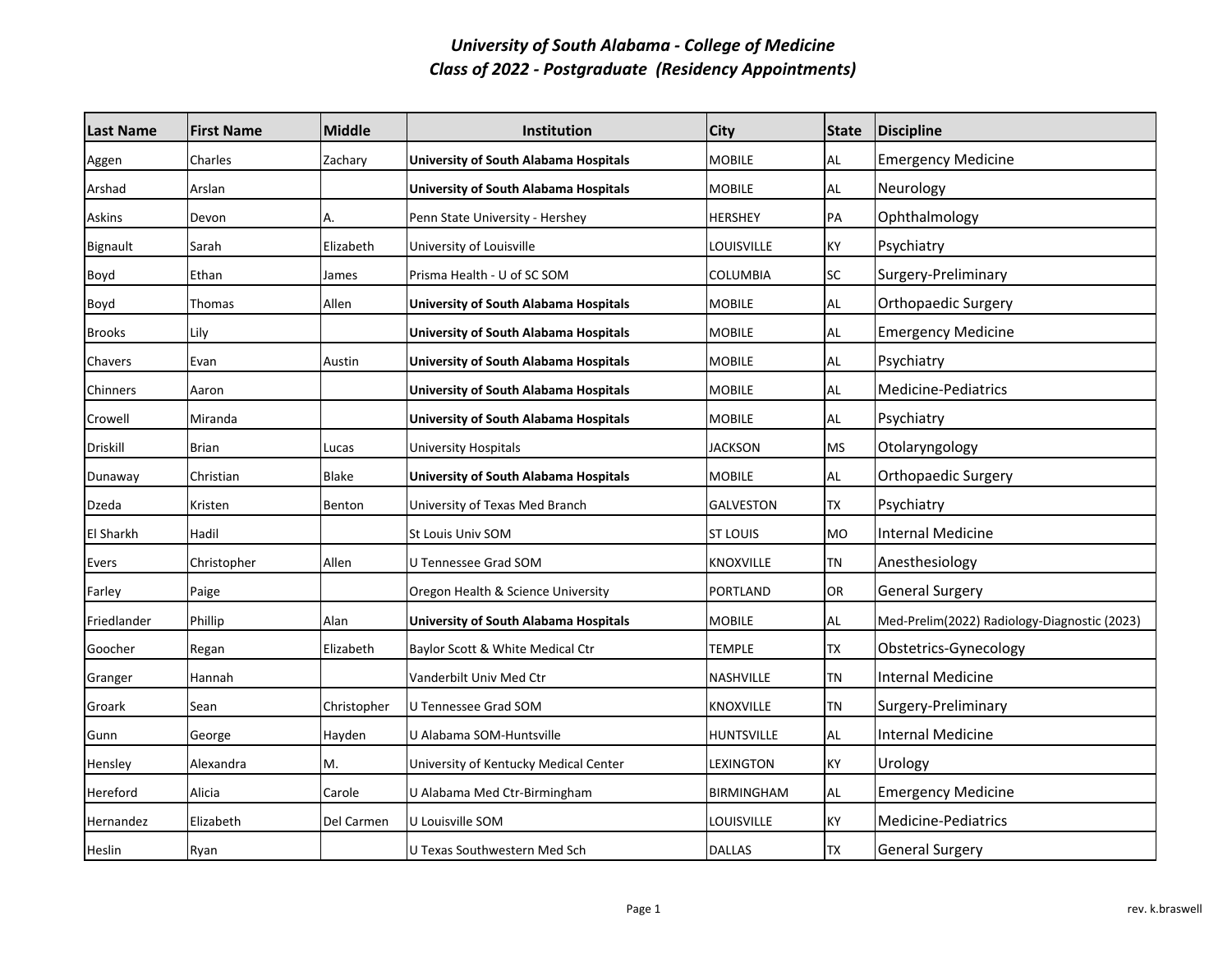## *University of South Alabama ‐ College of Medicine Class of 2022 ‐ Postgraduate (Residency Appointments)*

| <b>Last Name</b> | <b>First Name</b> | <b>Middle</b> | Institution                                      | <b>City</b>         | <b>State</b> | <b>Discipline</b>                    |
|------------------|-------------------|---------------|--------------------------------------------------|---------------------|--------------|--------------------------------------|
| Hickman          | Kaitlyn           | Elizabeth     | <b>University Hospitals</b>                      | <b>JACKSON</b>      | <b>MS</b>    | <b>Internal Medicine</b>             |
| Hood             | Megan             | Kathleen      | U Tennessee Grad SOM                             | KNOXVILLE           | <b>TN</b>    | <b>Family Medicine</b>               |
| Hossain          | Shyla             |               | <b>University of South Alabama Hospitals</b>     | <b>MOBILE</b>       | AL           | Psychiatry                           |
| Hunter           | Christian         | Tyler         | Madigan Army Medical Center                      | <b>TACOMA</b>       | WA           | <b>Family Medicine</b>               |
| Hunter           | Emily             | Goodwin       | Madigan Army Medical Center                      | TACOMA              | WA           | <b>Transitional Year</b>             |
| Hutcheson        | Samuel            | <b>Booth</b>  | U Tennessee Grad SOM                             | <b>KNOXVILLE</b>    | <b>TN</b>    | Anesthesiology                       |
| Ijaz             | Zohaib            | Mohammad      | U Florida COM-Shands Hosp                        | GAINESVILLE         | FL.          | <b>Internal Medicine</b>             |
| Jackson          | Brittany          | Shavon        | Mayo Clinic School of Grad Med Education         | <b>JACKSONVILLE</b> | <b>FL</b>    | Internal Medicine                    |
| Kaak             | Katherine         | Bonner        | U Tennessee Grad SOM                             | KNOXVILLE           | TN           | Obstetrics-Gynecology                |
| Knight           | Colton            | Thomas        | University of South Alabama Hospitals            | <b>MOBILE</b>       | AL           | Medicine-Preliminary (2022)          |
|                  |                   |               | U Alabama Med Center                             | <b>BIRMINGHAM</b>   | AL           | Radiology-Diagnostic (2023)          |
| Kondapally       | Pranayraj         |               | U Alabama SOM-Huntsville                         | <b>HUNTSVILLE</b>   | AL           | <b>Internal Medicine</b>             |
| Lall             | Malvika           |               | U Tennessee Health Science Center                | <b>MEMPHIS</b>      | <b>TN</b>    | <b>Internal Medicine</b>             |
| Lazzari          | Zachary           | Thomas        | Emory Univ SOM                                   | ATLANTA             | GA           | Transitional (2022) Neurology (2023) |
| Leonard          | Edward            | Ryan          | LSU SOM                                          | <b>NEW ORLEANS</b>  | LA           | <b>Internal Medicine</b>             |
| Mann             | Elise             | Kristen       | Methodist Hospital                               | <b>HOUSTON</b>      | TX           | Obstetrics-Gynecology                |
| McDonough        | Will              | Gerard        | William Beaumont Army Medical Center             | <b>EL PASO</b>      | <b>TX</b>    | <b>General Surgery</b>               |
| Nguyen           | Michelle          | Minh-Anh      | University of South Alabama Hospitals            | <b>MOBILE</b>       | AL           | Medicine-Preliminary                 |
| O'Connor         | <b>Matthews</b>   |               | U Alabama Medical Center                         | <b>BIRMINGHAM</b>   | AL           | Anesthesiology                       |
| Omar             | Yousef            |               | St Louis Univ SOM                                | <b>ST LOUIS</b>     | <b>MO</b>    | <b>Internal Medicine</b>             |
| Overbeek         | Gregory           |               | John Peter Smith Hospital                        | <b>FORT WORTH</b>   | <b>TX</b>    | <b>Family Medicine</b>               |
| Pardo-Granados   | Juan              |               | University of Texas Health Center at San Antonio | <b>SAN ANTONIO</b>  | TX           | Urology                              |
| Pardue           | Kaitlin           | Elizabeth     | U Oklahoma COM                                   | OKLAHOMA CITY       | OK           | <b>General Surgery</b>               |
| Parker           | Anna              | Cathryn       | St Davids Healthcare GME                         | <b>AUSTIN</b>       | <b>TX</b>    | Obstetrics-Gynecology                |